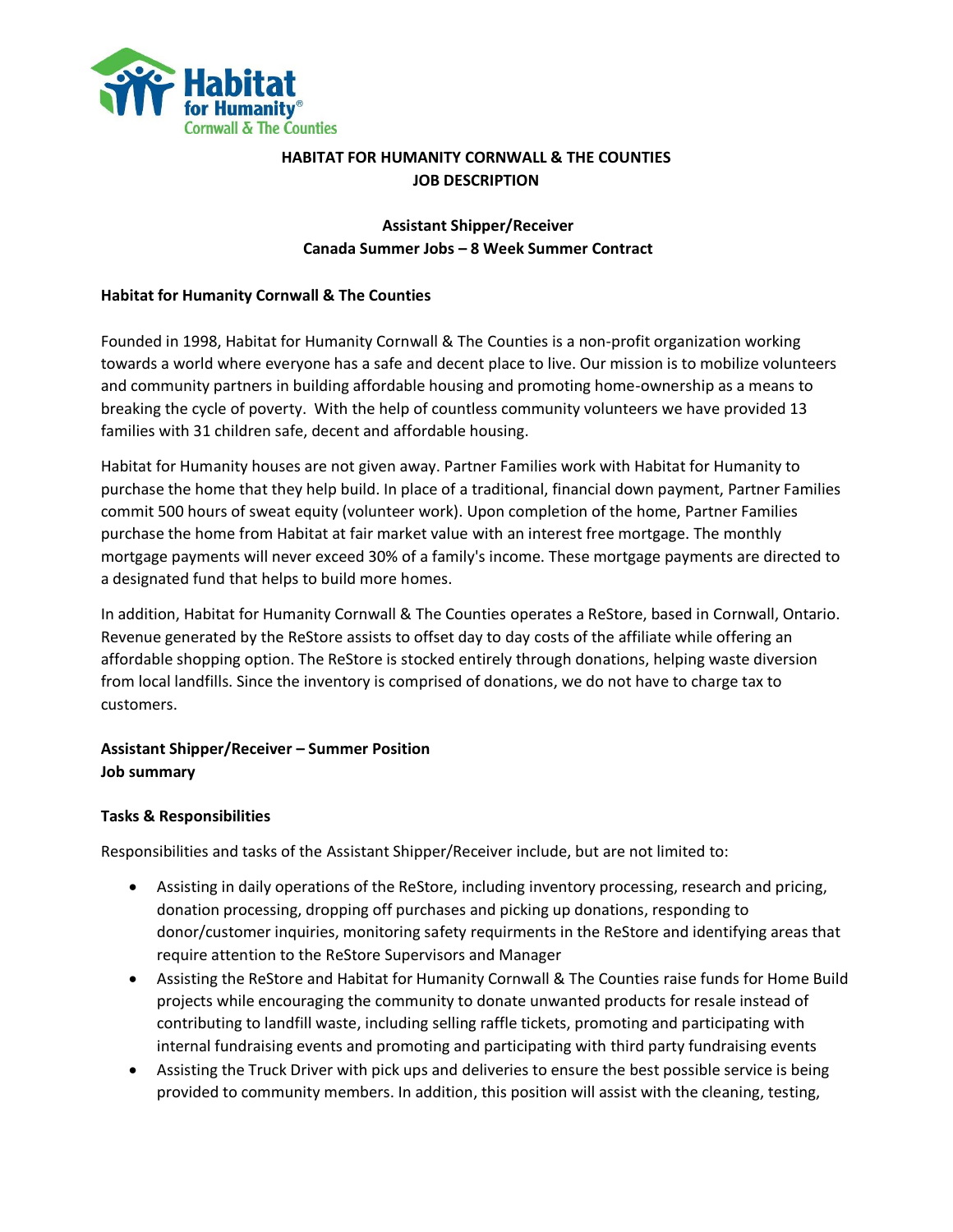minor repairs (if necessary) and pricing of donations and inventory while considering warehousing and logistics.

- Assisting with product deliveries to the Home Build site in Cornwall to ensure timely completion of the Home Build project
- Liase and work with existing and new volunteers and support front of house ReStore operations when necessary, including processing sales, assisting customers with purchases and assisting donors with donations
- Completing other duties as assigned which may assist in furthering the goals and objectives of Habitat for Humanity Cornwall & The Counties
- Will operate under the direct supervision of the ReStore Management Team
- Some evening and weekend shifts will be necessary

### **Qualifications**

- **•** Secondary School Education
- Bilingualism an asset
- Ability to lift heavy objects (approx. 45 pounds) repeatedly
- Must provide own CSA approved footwear

#### **Skill set and experience**

A student in the fields of Shipping/Receiving, Warehousing, Logistics, Supply Chain Management, Inventory Management, or similar would be exceptional candidates for this position. A secondary school student seeking to explore this field for potential workplace experience would also be beneficial.

- Excellent organization and communication skills
- Proven ability to work with a volunteer workforce
- Ability to follow directions
- Proficiency in both official languages preferred

### **Important Notice**

To be eligible for this position as funded by Canada Summer Jobs, candidates must meet the following criteria:

- Between 15 and 30 years of age (inclusive) at the start of employment ;
- Is a Canadian Citizen, permanent resident, or person on whom refugee protection has been confirmed under the *Immigration and Refugee Protection Act\** for the duration of the employment;
- Have a valid Social Insurance Number at the start of employment and be legally entitled to work in Canada in accordance with relevant provincial or territorial legislation and regulations.

\*Please note, international students are not eligible.

This position is based on a contract of 35 hours per week for 8 weeks (280 hours total) from July 2, 2019 until August 23, 2019 as per Canada Summer Jobs, with a salary of \$14.00/hour.